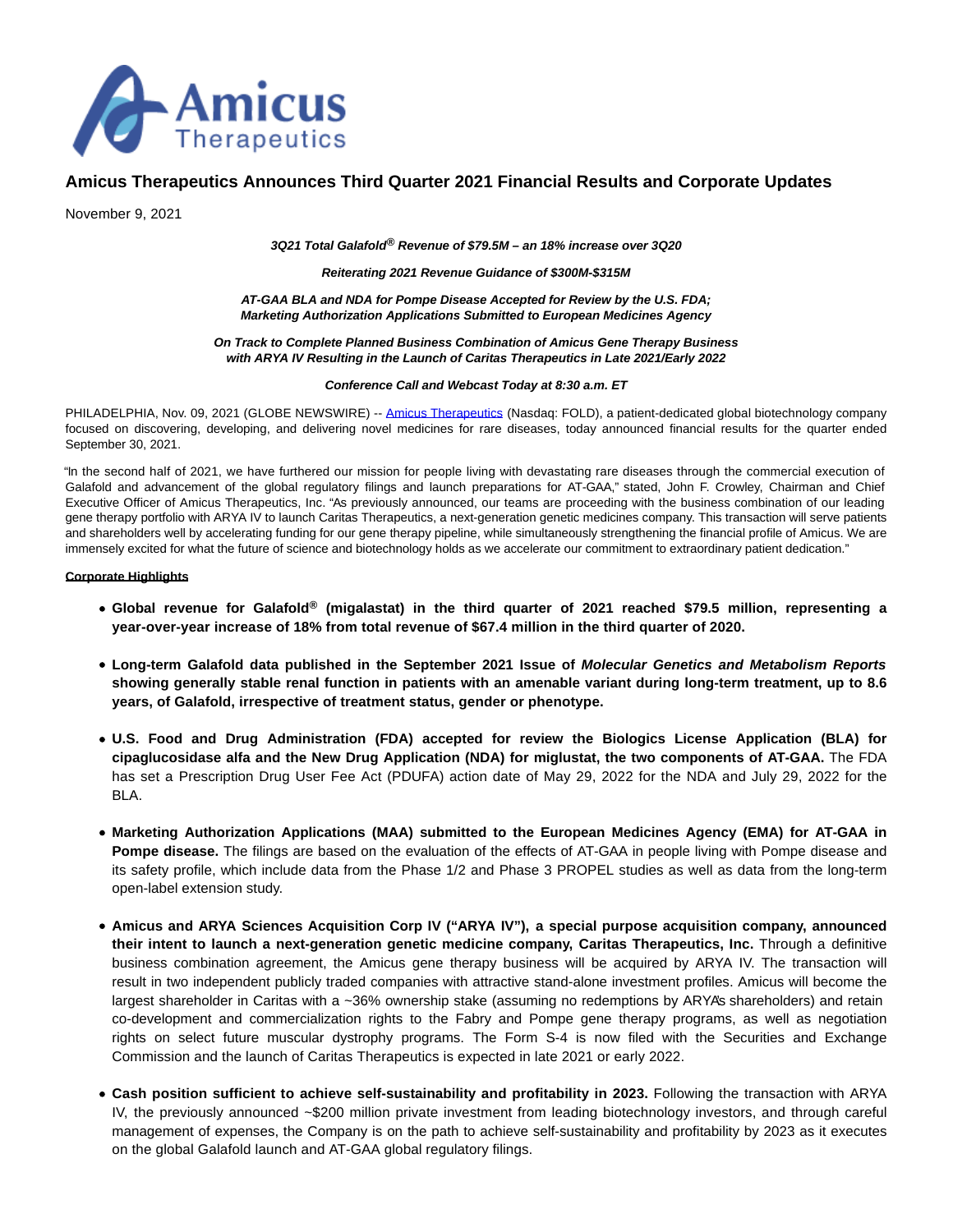## **Third Quarter 2021 Financial Results**

- Total revenue in the third quarter of 2021 was \$79.5 million, a year-over-year increase of 18% from total revenue of \$67.4 million in the third quarter of 2020. On a constant currency basis, third quarter 2021 total revenue was \$78.5 million, representing operational revenue growth measured at constant currency exchange rates of 16.5%. Reported revenue was aided by a positive currency impact of \$1.0 million, or 1.5%.
- Cash, cash equivalents, and marketable securities totaled \$557.0 million at September 30, 2021, compared to \$483.3 million at December 31, 2020.
- Total GAAP operating expenses of \$110.2 million for the third quarter of 2021 decreased as compared to \$111.8 million for the third quarter 2020, reflecting the timing of investments in our pipeline.
- Total non-GAAP operating expenses of \$93.6 million for the third quarter of 2021 increased as compared to \$92.4 million in the third quarter of 2020.<sup>1</sup>
- Net loss was reduced to \$50.3 million, or \$0.19 per share, compared to a net loss of \$64.0 million, or \$0.25 per share, for the third quarter 2020.

<sup>1</sup> Full reconciliation of GAAP results to the Company's non-GAAP adjusted measures for all reporting periods appear in the tables to this press release.

## **2021 Financial Guidance**

- For the full-year 2021, the Company anticipates total Galafold revenue of \$300 million to \$315 million. Double-digit revenue growth in 2021 is expected to be driven by continued operational growth and commercial execution across all major markets, including the U.S., EU, UK and Japan.
- Non-GAAP operating expense guidance for the full-year 2021 is \$410 million to \$420 million, driven by continued investment in the global Galafold launch, AT-GAA clinical studies and pre-launch activities, and advancing our gene therapy pipeline.<sup>2</sup>
- Based on current operating models, the Company believes that the current cash position and expected future revenues are sufficient to fund the Company's operations and ongoing research programs through to self-sustainability.
- $2$  A reconciliation of the differences between the non-GAAP expectation and the corresponding GAAP measure is not available without unreasonable effort due to high variability, complexity and low visibility as to the items that would be excluded from the GAAP measure.

## **2021 Milestones by Program**

## **Galafold (migalastat) Oral Precision Medicine for Fabry Disease**

- Continue revenue growth in 2021
- EU label expanded to cover adolescent population
- Continue geographic expansion
- Registry and other Phase 4 studies

## **AT-GAA for Pompe Disease**

- BLA and NDA submissions accepted for review in 3Q21; EU MAA submissions completed in 4Q21
- Ongoing supportive studies, including pediatric and extension studies

## **Gene Therapy Portfolio**

- Reported initial data from the CLN3 Batten disease gene therapy Phase 1/2 study; advance manufacturing activities and regulatory discussions to enable dosing additional patients with Good Manufacturing Practice (GMP) clinical-grade material
- Advance manufacturing activities and regulatory discussions for the CLN6 Batten disease gene therapy program
- Continue to progress IND-enabling studies, manufacturing activities and regulatory discussions in both Fabry and Pompe gene therapies
- Disclose additional preclinical data and potential IND candidate declarations across multiple preclinical programs
- Manufacturing advancements and updates across the portfolio

## **Conference Call and Webcast**

Amicus Therapeutics will host a conference call and audio webcast today, November 9, 2021, at 8:30 a.m. ET to discuss the third quarter 2021 financial results and corporate updates. Interested participants and investors may access the conference call by dialing 877-303-5859 (U.S./Canada) or 678-224-7784 (international), conference ID: 3686792.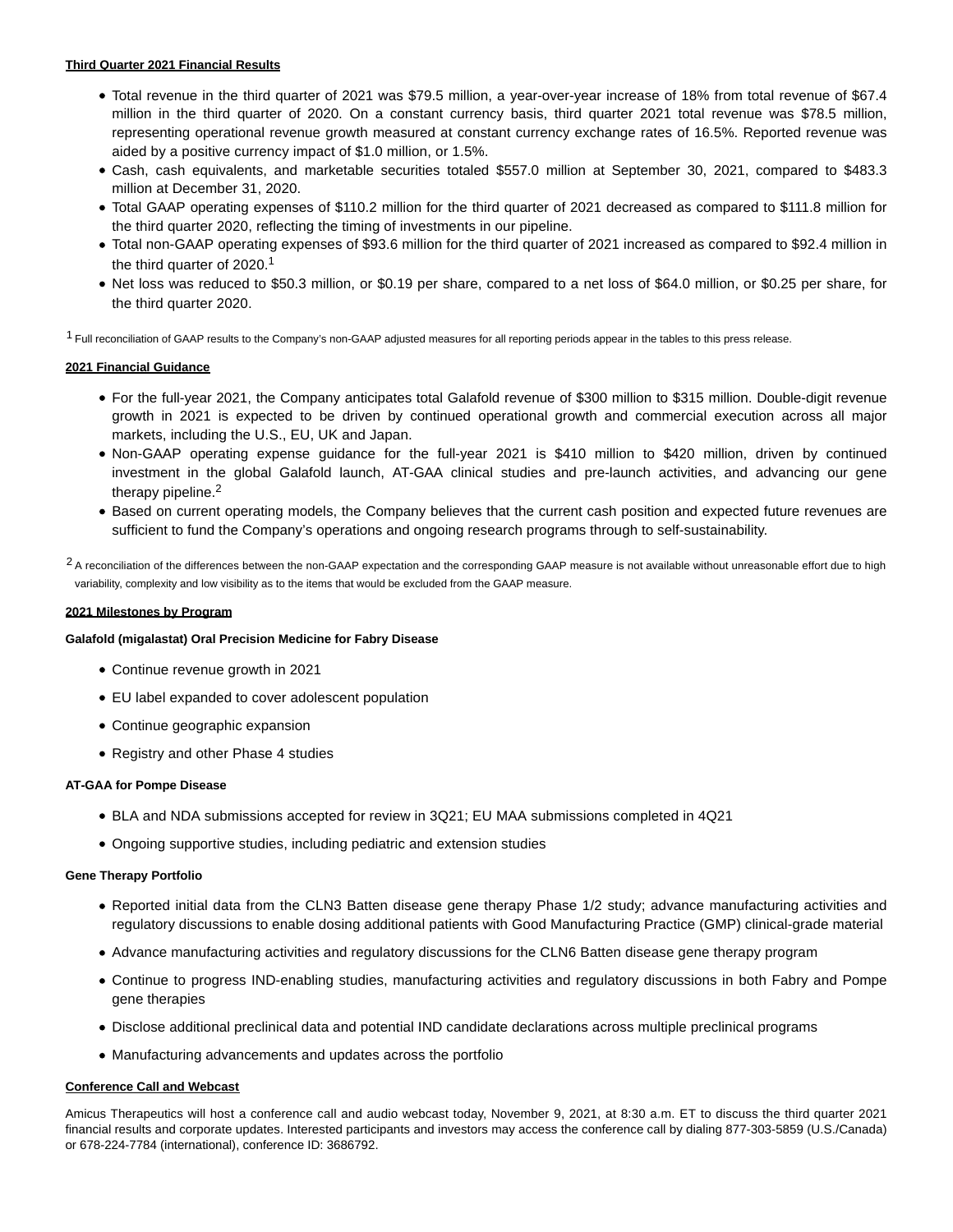A live audio webcast and related presentation materials can also be accessed via the Investors section of the Amicus Therapeutics corporate website at interact interacts are encouraged to register on the website 15 minutes prior to the start of the call. A replay of the call will be available for seven days beginning at 11:30 a.m. ET on November 9, 2021. Access numbers for this replay are 855-859-2056 (U.S./Canada) and 404-537-3406 (international); conference ID: 3686792.

## **About Galafold**

Galafold<sup>®</sup> (migalastat) 123 mg capsules is an oral pharmacological chaperone of alpha-Galactosidase A (alpha-Gal A) for the treatment of Fabry disease in adults who have amenable galactosidase alpha gene (GLA) variants. In these patients, Galafold works by stabilizing the body's own dysfunctional enzyme so that it can clear the accumulation of disease substrate. Globally, Amicus Therapeutics estimates that approximately 35 to 50 percent of Fabry patients may have amenable GLA variants, though amenability rates within this range vary by geography. Galafold is approved in over 40 countries around the world, including the U.S., EU, U.K., Japan and others.

## **U.S. INDICATIONS AND USAGE**

Galafold is indicated for the treatment of adults with a confirmed diagnosis of Fabry disease and an amenable galactosidase alpha gene (GLA) variant based on in vitro assay data.

This indication is approved under accelerated approval based on reduction in kidney interstitial capillary cell globotriaosylceramide (KIC GL-3) substrate. Continued approval for this indication may be contingent upon verification and description of clinical benefit in confirmatory trials.

## **U.S. IMPORTANT SAFETY INFORMATION**

### **ADVERSE REACTIONS**

The most common adverse reactions reported with Galafold (≥10%) were headache, nasopharyngitis, urinary tract infection, nausea and pyrexia.

#### **USE IN SPECIFIC POPULATIONS**

There is insufficient clinical data on Galafold use in pregnant women to inform a drug-associated risk for major birth defects and miscarriage. Advise women of the potential risk to a fetus.

It is not known if Galafold is present in human milk. Therefore, the developmental and health benefits of breastfeeding should be considered along with the mother's clinical need for Galafold and any potential adverse effects on the breastfed child from Galafold or from the underlying maternal condition.

Galafold is not recommended for use in patients with severe renal impairment or end-stage renal disease requiring dialysis.

The safety and effectiveness of Galafold have not been established in pediatric patients.

To report Suspected Adverse Reactions, contact Amicus Therapeutics at 1-877-4AMICUS or FDA at 1-800-FDA-1088 o[r www.fda.gov/medwatch.](https://www.globenewswire.com/Tracker?data=SHLL42EMOuC0j0nghvPszdG9TUU4uHB3ICdss8QQgxmNhLaVD5kEkMQqpw07aLLsHTXut8CTUUw-pz5K4CHU1zr2zWPvkWBbmVJPhemwjUA=)

For additional information about Galafold, including the full U.S. Prescribing Information, please visi[t https://www.amicusrx.com/pi/galafold.pdf.](https://www.globenewswire.com/Tracker?data=5BvmCfuzEBUESTSHRNZZUzN7VuFD2poM3PsGqciUMYUmxiEf-6CRg2JzwRpA1x8KbJW-9s0QDKDVvgDSdBrQf2WThkY48dvv7vaaBMcb0m5WnBtVZMhkX0UYKoH7bf7vPRnovKgL-Xdakvy13jp6YQ==)

#### **EU Important Safety Information**

Treatment with Galafold should be initiated and supervised by specialists experienced in the diagnosis and treatment of Fabry disease. Galafold is not recommended for use in patients with a nonamenable mutation.

- Galafold is not intended for concomitant use with enzyme replacement therapy.
- Galafold is not recommended for use in patients with Fabry disease who have severe renal impairment (<30 mL/min/1.73 m2). The safety and efficacy of Galafold in children less than 12 years of age have not yet been established. No data are available.
- No dosage adjustments are required in patients with hepatic impairment or in the elderly population.
- There is very limited experience with the use of this medicine in pregnant women. If you are pregnant, think you may be pregnant, or are planning to have a baby, do not take this medicine until you have checked with your doctor, pharmacist, or nurse.
- While taking Galafold, effective birth control should be used. It is not known whether Galafold is excreted in human milk.
- Contraindications to Galafold include hypersensitivity to the active substance or to any of the excipients listed in the PRESCRIBING INFORMATION.
- Galafold 123 mg capsules are not for children (≥12 years) weighing less than 45 kg.
- It is advised to periodically monitor renal function, echocardiographic parameters and biochemical markers (every 6 months) in patients initiated on Galafold or switched to Galafold.
- OVERDOSE: General medical care is recommended in the case of Galafold overdose.
- The most common adverse reaction reported was headache, which was experienced by approximately 10% of patients who received Galafold. For a complete list of adverse reactions, please review the SUMMARY OF PRODUCT CHARACTERISTICS.
- Call your doctor for medical advice about side effects.

For further important safety information for Galafold, including posology and method of administration, special warnings, drug interactions and adverse drug reactions, please see the European SmPC for Galafold available from the EMA website a[t www.ema.europa.eu.](https://www.globenewswire.com/Tracker?data=hMZ83KWCl92gz4iu7ZStuBUndQaITmFuVoXUX3-wSCMO8atKHq_oBoZ-xO3H_8ektLcJHx8JKTu6vWbMjCR4eg==)

#### **About Amicus Therapeutics**

Amicus Therapeutics (Nasdaq: FOLD) is a global, patient-dedicated biotechnology company focused on discovering, developing and delivering novel high-quality medicines for people living with rare metabolic diseases. With extraordinary patient focus, Amicus Therapeutics is committed to advancing and expanding a robust pipeline of cutting-edge, first- or best-in-class medicines for rare metabolic diseases. For more information please visit the company's website at [www.amicusrx.com,](https://www.globenewswire.com/Tracker?data=5uP45UPotL0a7E3bQxrXyQjWUCX7nm05gGVn7b9XNqeZNa98FC56bLG8yJw9DscFYKbtOtd9hRC-vCYa2FeA5Q==) and follow o[n Twitter a](https://www.globenewswire.com/Tracker?data=irarNMDyfZvQinUUxWsaycwbx6_i0s25q3G8pkAArw5YOEH3Do8iqmEXlZxOiLZMwAi-SkFoIlRgOP-hcvxBrA==)n[d LinkedIn.](https://www.globenewswire.com/Tracker?data=lAafdQE2sl_Du9DB1qwK0TnaFBTkVx86aB-SU2c8uA9HyBijsQZRevvXS9xZOC7l3djTPb_eouX5hLPXHp9W5A5ydeQN-xfUz9lNyVYQj0e7cLjmaSZGHkfBaqBWSAQ0)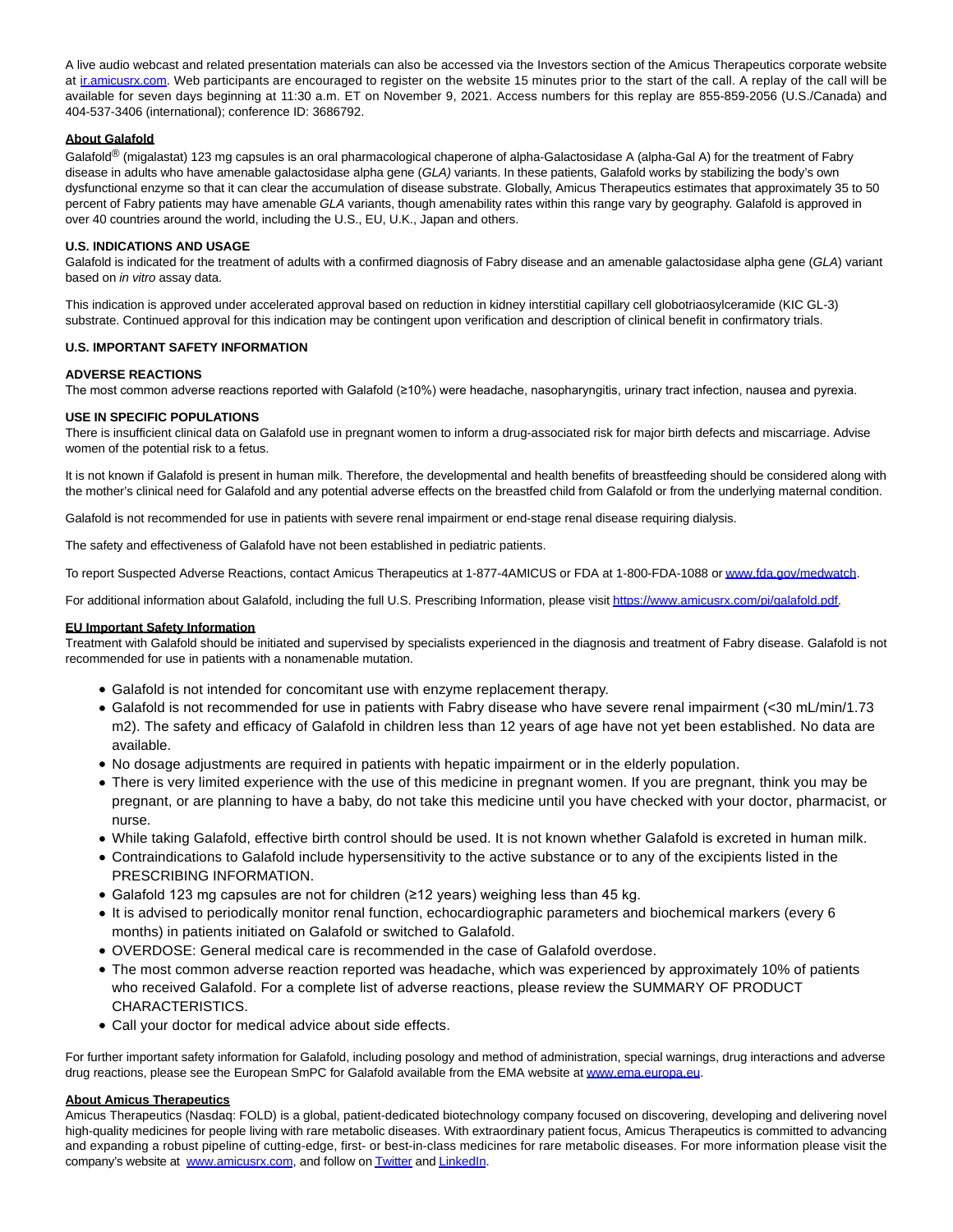#### **Non-GAAP Financial Measures**

In addition to financial information prepared in accordance with U.S. GAAP, this press release also contains adjusted financial measures that we believe provide investors and management with supplemental information relating to operating performance and trends that facilitate comparisons between periods and with respect to projected information. These adjusted financial measures are non-GAAP measures and should be considered in addition to, but not as a substitute for, the information prepared in accordance with U.S. GAAP. We typically exclude certain GAAP items that management does not believe affect our basic operations and that do not meet the GAAP definition of unusual or non-recurring items. Other companies may define these measures in different ways. Full reconciliations of GAAP results to the comparable non-GAAP measures for the reported periods appear in the financial tables section of this press release. When we provide our expectation for non-GAAP operating expenses on a forwardlooking basis, a reconciliation of the differences between the non-GAAP expectation and the corresponding GAAP measure generally is not available without unreasonable effort due to potentially high variability, complexity and low visibility as to the items that would be excluded from the GAAP measure in the relevant future period, such as unusual gains or losses. The variability of the excluded items may have a significant, and potentially unpredictable, impact on our future GAAP results.

### **Forward-Looking Statements**

This press release contains "forward-looking statements" within the meaning of the Private Securities Litigation Reform Act of 1995 relating to preclinical and clinical development of our product candidates, the timing and reporting of results from preclinical studies and clinical trials, the prospects and timing of the potential regulatory approval of our product candidates, commercialization plans, manufacturing and supply plans, financing plans, and the projected revenues and cash position for the Company. The inclusion of forward-looking statements should not be regarded as a representation by us that any of our plans will be achieved. Any or all of the forward-looking statements in this press release may turn out to be wrong and can be affected by inaccurate assumptions we might make or by known or unknown risks and uncertainties. For example, with respect to statements regarding the goals, progress, timing, and outcomes of discussions with regulatory authorities, and in particular the potential goals, progress, timing, and results of preclinical studies and clinical trials, and revenue goals, including as they are impacted by COVID-19 related disruption, are based on current information. The potential impact on operations and/or revenue from the COVID-19 pandemic is inherently unknown and cannot be predicted with confidence and may cause actual results and performance to differ materially from the statements in this release, including without limitation, because of the impact on general political and economic conditions, including as a result of efforts by governmental authorities to mitigate COVID-19, such as travel bans, shelter in place orders and third-party business closures and resource allocations, manufacturing and supply chain disruptions and limitations on patient access to commercial or clinical product or to treatment sites. In addition to the impact of the COVID-19 pandemic, actual results may differ materially from those set forth in this release due to the risks and uncertainties inherent in our business, including, without limitation: the potential that results of clinical or preclinical studies indicate that the product candidates are unsafe or ineffective; the potential that it may be difficult to enroll patients in our clinical trials; the potential that regulatory authorities, including the FDA, EMA, and PMDA, may not grant or may delay approval for our product candidates; the potential that we may not be successful in commercializing Galafold in Europe, UK, Japan, the US and other geographies or our other product candidates if and when approved; the potential that preclinical and clinical studies could be delayed because we identify serious side effects or other safety issues; the potential that we may not be able to manufacture or supply sufficient clinical or commercial products; and the potential that we will need additional funding to complete all of our studies, commercialization and manufacturing. Further, the results of earlier preclinical studies and/or clinical trials may not be predictive of future results. With respect to statements regarding corporate financial guidance and financial goals and the attainment of such goals and statements regarding projections of the Company's revenue and cash position, actual results may differ based on market factors and the Company's ability to execute its operational and budget plans. In addition, all forward-looking statements are subject to other risks detailed in our Annual Report on Form 10-K for the year ended December 31, 2020 and Quarterly Report 10-Q for the quarter ended September 30, 2021, to be filed today. You are cautioned not to place undue reliance on these forward-looking statements, which speak only as of the date hereof. All forward-looking statements are qualified in their entirety by this cautionary statement, and we undertake no obligation to revise or update this news release to reflect events or circumstances after the date hereof.

#### **CONTACTS:**

**Investors:**

Andrew Faughnan Executive Director, Investor Relations [afaughnan@amicusrx.com](https://www.globenewswire.com/Tracker?data=sgua5xl_h_DAnmAesiTgDvV8jCQqurQjpm-FJvwwdrFqeUyYDpI-VJ4PENztUe7bgNg04oTGzpCYc-1pu3eBmXHiKHlqlK6Wh-PWxHRHEsQ=) (609) 662-3809

#### **Media:**

Diana Moore Head of Global Corporate Communications [dmoore@amicusrx.com](https://www.globenewswire.com/Tracker?data=jsaOPCFRVWGzdTPmFJZNvqVIpw5T4TIWNl5F9MmliUJnLki4rLN_dFqBAWC_SmZxX7lN4BAsVwaUKFbQf9RSIMpGQDmniYTHGYE6tCQZCbQ=) (609) 662-5079

FOLD–G

## **TABLE 1**

## **Amicus Therapeutics, Inc. Consolidated Statements of Operations (in thousands, except share and per share amounts)**

|                    |  | <b>Three Months Ended</b><br>September 30, |      |        |      | <b>Nine Months Ended</b><br>September 30, |      |         |  |  |
|--------------------|--|--------------------------------------------|------|--------|------|-------------------------------------------|------|---------|--|--|
|                    |  | 2021                                       | 2020 |        | 2021 |                                           | 2020 |         |  |  |
| Net product sales  |  | 79.545                                     | S    | 67.437 |      | 223.360                                   |      | 190,315 |  |  |
| Cost of goods sold |  | 11.696                                     |      | 8,399  |      | 26.615                                    |      | 21,627  |  |  |
| Gross profit       |  | 67,849                                     |      | 59,038 |      | 196,745                                   |      | 168,688 |  |  |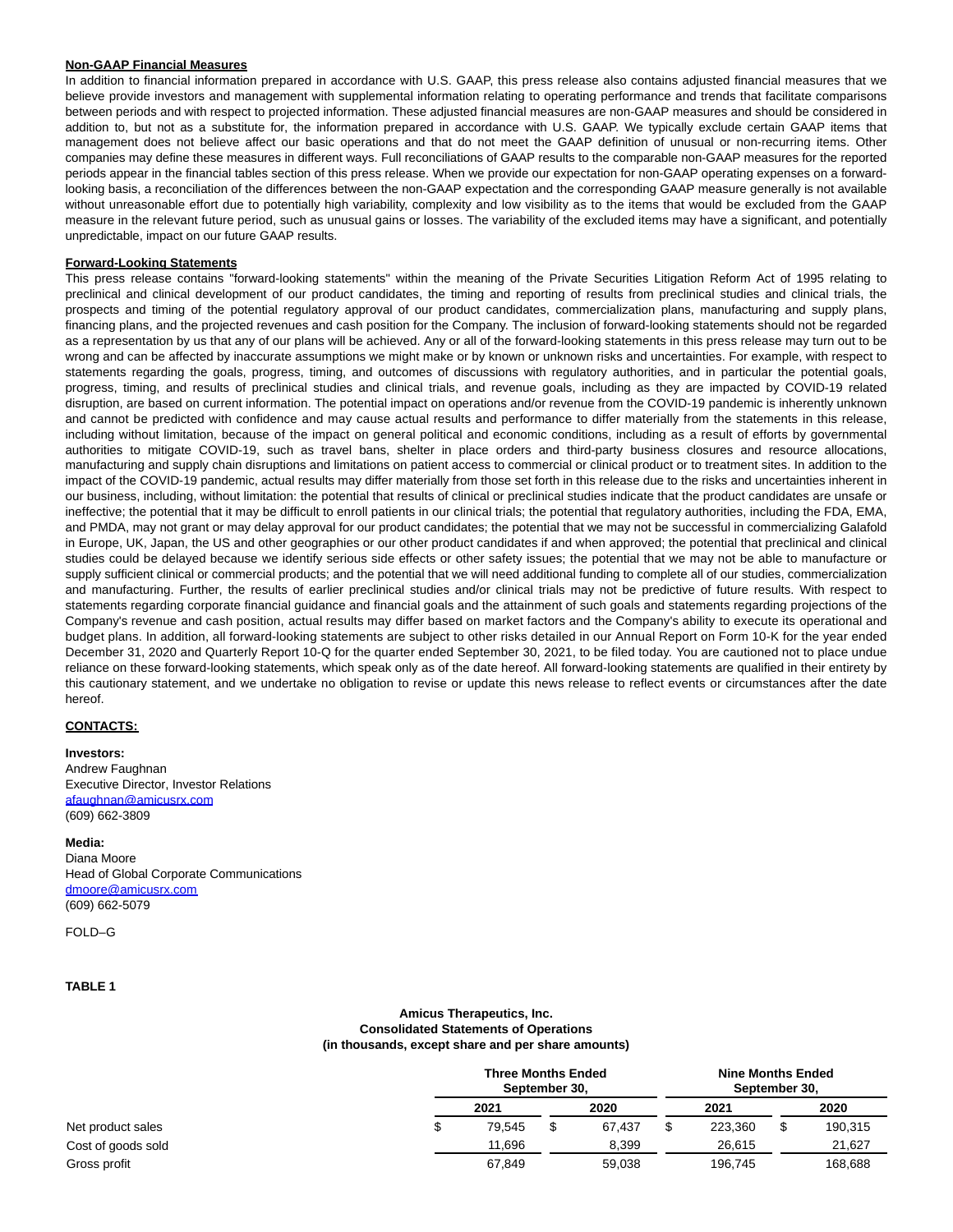| Operating expenses:                                                                  |           |             |    |             |         |             |       |             |
|--------------------------------------------------------------------------------------|-----------|-------------|----|-------------|---------|-------------|-------|-------------|
| Research and development                                                             |           | 59,333      |    | 70,419      | 186,453 |             |       | 229,150     |
| Selling, general, and administrative                                                 | 46,107    |             |    | 37,850      |         | 135,109     |       | 112,722     |
| Changes in fair value of contingent consideration payable                            | 3,288     |             |    | 1,034       | 4,780   |             | 2,680 |             |
| Depreciation and amortization                                                        |           | 1,520       |    | 2,496       |         | 4,691       |       | 6,299       |
| Total operating expenses                                                             |           | 110,248     |    | 111,799     |         | 331,033     |       | 350,851     |
| Loss from operations                                                                 |           | (42, 399)   |    | (52, 761)   |         | (134, 288)  |       | (182, 163)  |
| Other income (expense):                                                              |           |             |    |             |         |             |       |             |
| Interest income                                                                      | 108       |             |    | 518         |         | 323         |       | 2,898       |
| Interest expense                                                                     | (8, 165)  |             |    | (6,784)     |         | (24, 307)   |       | (14, 148)   |
| Loss on extinguishment of debt                                                       | (257)     |             |    | (7,276)     |         | (257)       |       | (7, 276)    |
| Other income (expense)                                                               |           | 237         |    | 3,019       |         | (2,729)     |       | 29          |
| Loss before income tax                                                               | (50, 476) |             |    | (63, 284)   |         | (161, 258)  |       | (200, 660)  |
| Income tax benefit (expense)                                                         |           | 182         |    | (727)       |         | (5,925)     |       | (4,791)     |
| Net loss attributable to common stockholders                                         |           | (50,294)    |    | (64, 011)   |         | (167,183)   |       | (205, 451)  |
| Net loss attributable to common stockholders per common<br>share – basic and diluted | \$        | (0.19)      | \$ | (0.25)      | \$      | (0.63)      | \$    | (0.80)      |
| Weighted-average common shares outstanding — basic and<br>diluted                    |           | 267,464,637 |    | 259,161,799 |         | 266,085,788 |       | 258,091,170 |

# **TABLE 2**

## **Amicus Therapeutics, Inc. Consolidated Balance Sheets (in thousands, except share and per share amounts)**

|                                                                                                   | September 30,<br>2021 |    | December 31,<br>2020 |
|---------------------------------------------------------------------------------------------------|-----------------------|----|----------------------|
| <b>Assets</b>                                                                                     |                       |    |                      |
| Current assets:                                                                                   |                       |    |                      |
| Cash and cash equivalents                                                                         | \$<br>385,903         | \$ | 163,240              |
| Investments in marketable securities                                                              | 171,057               |    | 320,029              |
| Accounts receivable                                                                               | 51,427                |    | 46,923               |
| Inventories                                                                                       | 22,072                |    | 19,556               |
| Prepaid expenses and other current assets                                                         | 20,081                |    | 29,721               |
| Total current assets                                                                              | 650,540               |    | 579,469              |
| Operating lease right-of-use assets, net                                                          | 21,270                |    | 23,296               |
| Property and equipment, less accumulated depreciation of \$18,789 and \$14,487 at September 30,   |                       |    |                      |
| 2021 and December 31, 2020, respectively                                                          | 41,991                |    | 43,863               |
| In-process research & development                                                                 | 23,000                |    | 23,000               |
| Goodwill                                                                                          | 197,797               |    | 197,797              |
| Other non-current assets                                                                          | 22,077                |    | 19,095               |
| <b>Total Assets</b>                                                                               | \$<br>956,675         | \$ | 886,520              |
| <b>Liabilities and Stockholders' Equity</b>                                                       |                       |    |                      |
| Current liabilities:                                                                              |                       |    |                      |
| Accounts payable                                                                                  | \$<br>24,474          | \$ | 17,063               |
| Accrued expenses and other current liabilities                                                    | 72,453                |    | 96,841               |
| Contingent consideration payable                                                                  | 17,000                |    | 8,900                |
| Operating lease liabilities                                                                       | 7,175                 |    | 6,872                |
| <b>Total current liabilities</b>                                                                  | 121,102               |    | 129,676              |
| Deferred reimbursements                                                                           | 7,406                 |    | 7,406                |
| Long-term debt                                                                                    | 388,719               |    | 389,254              |
| Contingent consideration payable                                                                  | 7,605                 |    | 16,925               |
| Deferred income taxes                                                                             | 4,896                 |    | 4,896                |
| Operating lease liabilities                                                                       | 43,495                |    | 45,604               |
| Other non-current liabilities                                                                     | 6,823                 |    | 6,379                |
| <b>Total liabilities</b>                                                                          | 580,046               |    | 600,140              |
| Commitments and contingencies                                                                     |                       |    |                      |
| Stockholders' equity:                                                                             |                       |    |                      |
| Common stock, \$0.01 par value, 500,000,000 shares authorized, 278,585,092 and 262,063,461 shares |                       |    |                      |
| issued and outstanding at September 30, 2021 and December 31, 2020, respectively                  | 2,805                 |    | 2,650                |
| Additional paid-in capital                                                                        | 2,579,953             |    | 2,308,578            |